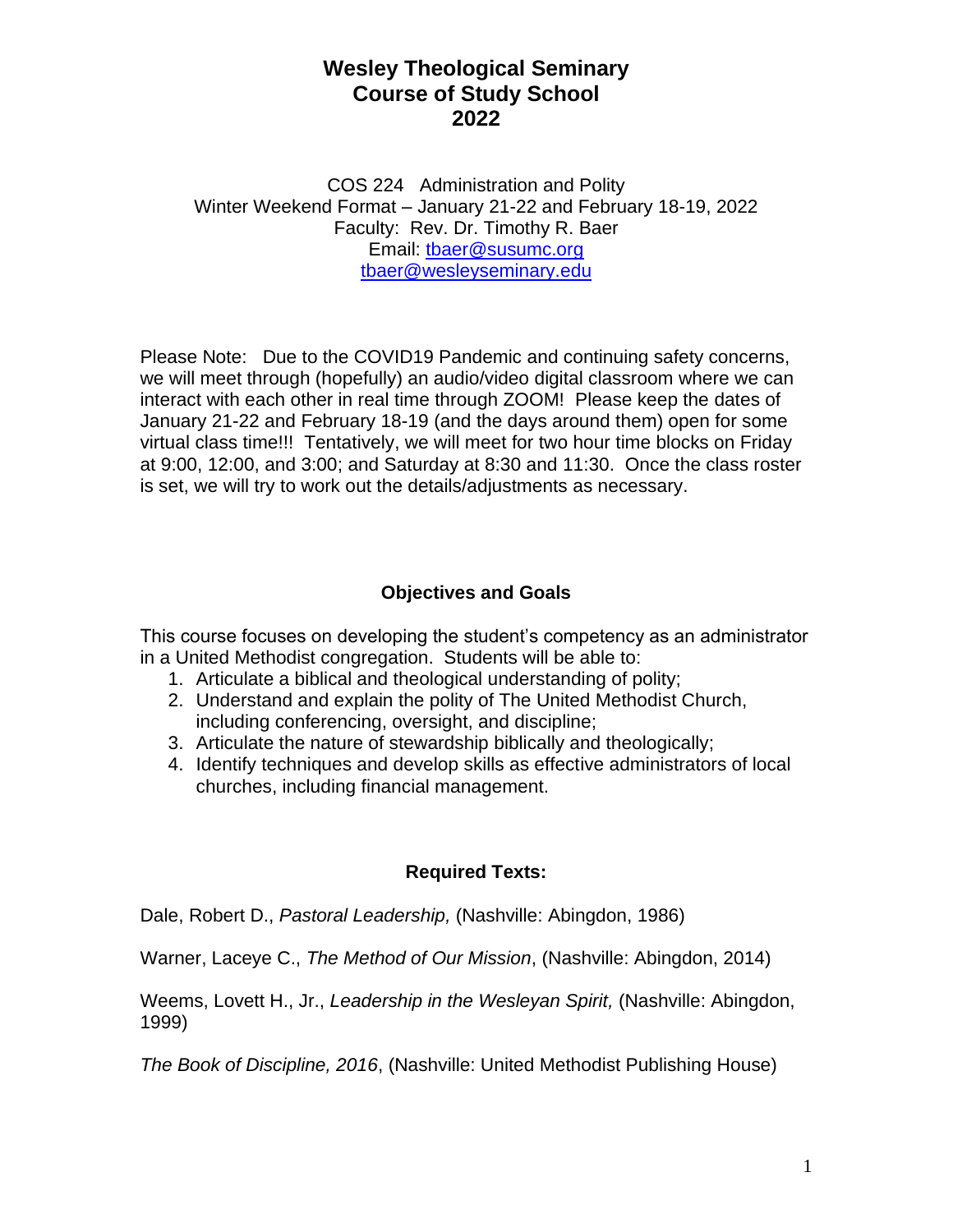#### **Supplemental Texts (not necessary but helpful):**

Dudley, Carl S., *Effective Small Churches in the Twenty-first Century,* (Nashville: Abingdon Press, 2003)

Everist, Norma Cook, *Church Conflict: From Contention to Collaboration,* (Nashville: Abingdon Press, 2004)

Frank, Thomas Edward, *The Soul of the Congregation: An Invitation to Congregational Reflection,* (Nashville: Abingdon Press, 2000)

#### **Reading Assignments:**

Reading all required texts should be completed prior to the first day of class.

#### **Written Assignments:**

Written assignments Numbers 1, 2, and 3 below are due by January 21, 2022. You may send them in ahead of time by posting them to Blackboard or by emailing them directly to [tbaer@susumc.org.](mailto:tbaer@susumc.org) They **must be** received by January 21<sup>st</sup> in order to receive full credit.

Written assignments Numbers 4, 5, 6, 7, 8, and 9 below are due by February 18, 2022. You may send them in ahead of time by posting them to Blackboard or by emailing them directly to [tbaer@susumc.org.](mailto:tbaer@susumc.org) They **must be** received by February  $18<sup>th</sup>$  in order to receive full credit.

#### **Instructions:**

Type all papers using 12 point font, double spacing, and one inch margins. Also please:

- *show evidence of reading the book or the assignment as well as integrating your personal reflections and thoughts in response to the writer's comments;*
- *provide clear articulation of concept or idea addressed;*
- answer the question adequately and fully with specific illustrations;
- *include personal reflections and insights where requested:*
- *follow prescribed length in response to each question;*
- *follow prescribed format and style guidelines for paper.*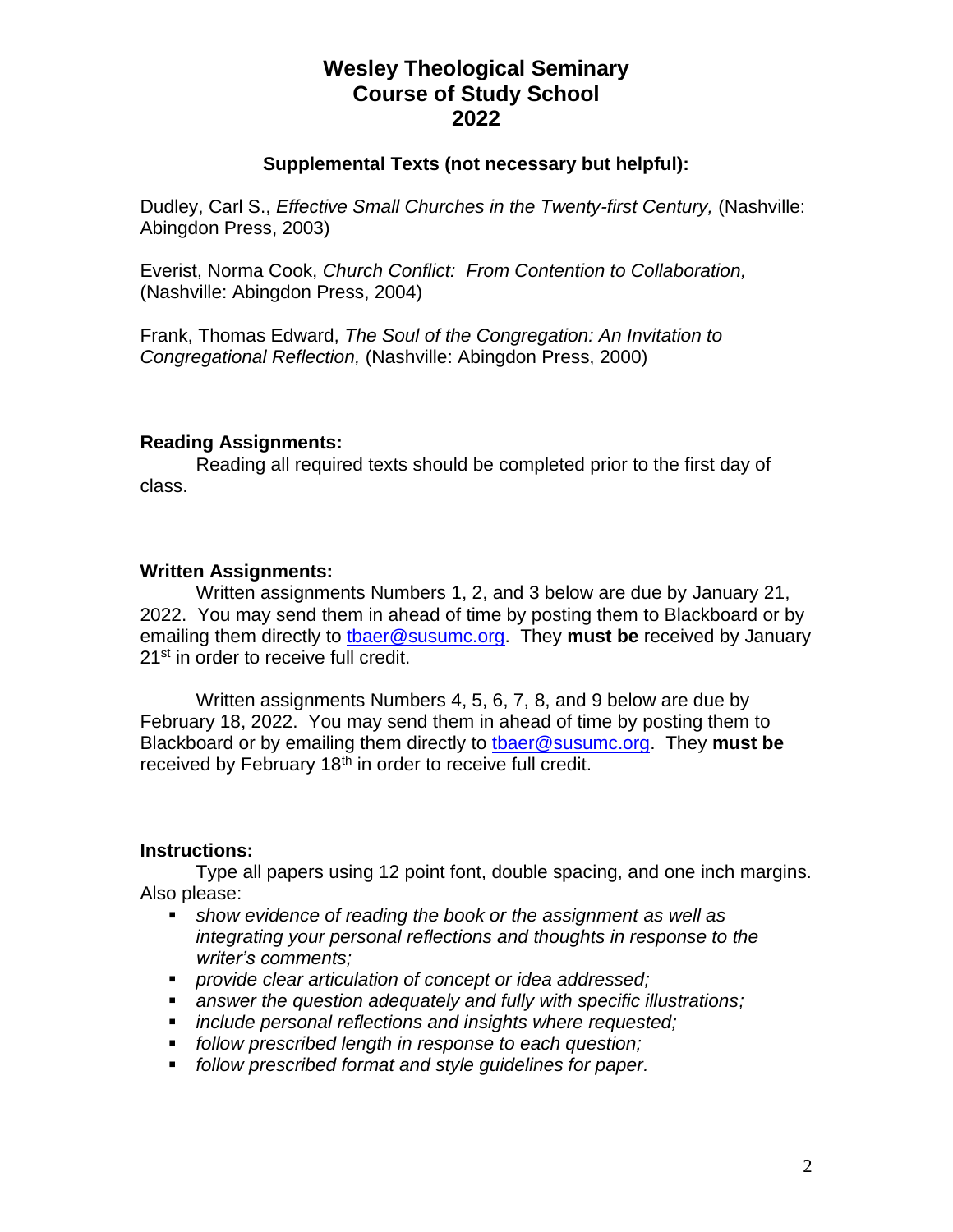### **Questions:**

- 1. Describe your setting in two ways:
	- a. Provide detail creating a verbal picture of your setting. Describe location, facilities *(property, sanctuary, educational space, office space, etc.)*, membership, community setting, worship and Sunday School attendance, and other data or descriptions that make it possible to picture your church(es). Be specific!
	- b. Dr. Lovett Weems talks of "ministry by wandering about." In the administration of your church(es), what observations (internal and external) would be critical to know, especially as you plan and execute a strategy for administering/leading the church(es). Observe specific relational and visual cues for what is happening in the church(es) as well as the community, and who is a part of it. Be specific in your description. *(3-4 pages)*
- 2. Dr. Lacey Warner and Dr. Lovett Weems, Jr. remind us our United Methodist system of organization is grounded in Biblical and theological understanding. What is the heart of our governance – Biblically and theologically? **(3-4 pages)**
- 3. What is United Methodist "conferencing"? What are its strengths? What are its weaknesses? What are the implications for the church(es) you lead and for you as an administrator in the United Methodist connection? **(3-4 pages)**
- 4. Review Part IV *(pp. 93-103)* and Part VI, Chapter I *(pp. 147-221)* of the *The Book of Discipline of The United Methodist Church 2016*. Pay close attention to the paragraphs that relate to the mission of the church. Answer the following:
	- a. What is the mission of the church?
	- b. In what ways is your leadership/administration congruent and/or non-congruent with the mission?
	- c. In what ways is your church(es) fulfilling and/or not fulfilling the mission?
	- d. What are the implications for the future? *(2 pages)*
- 5. With the mission of the church as foundational:
	- a. What is the vision where you serve for you as leader as well as those who you lead?
	- b. With mission and vision in mind, and understanding your setting, write two SMART goals for the next 12 months *(SMART goals are specific, measurable, attainable, realistic, timely)*. Answer the who/what/when questions in your goals.
	- c. Explain how these goals are faithful to the mission and vision?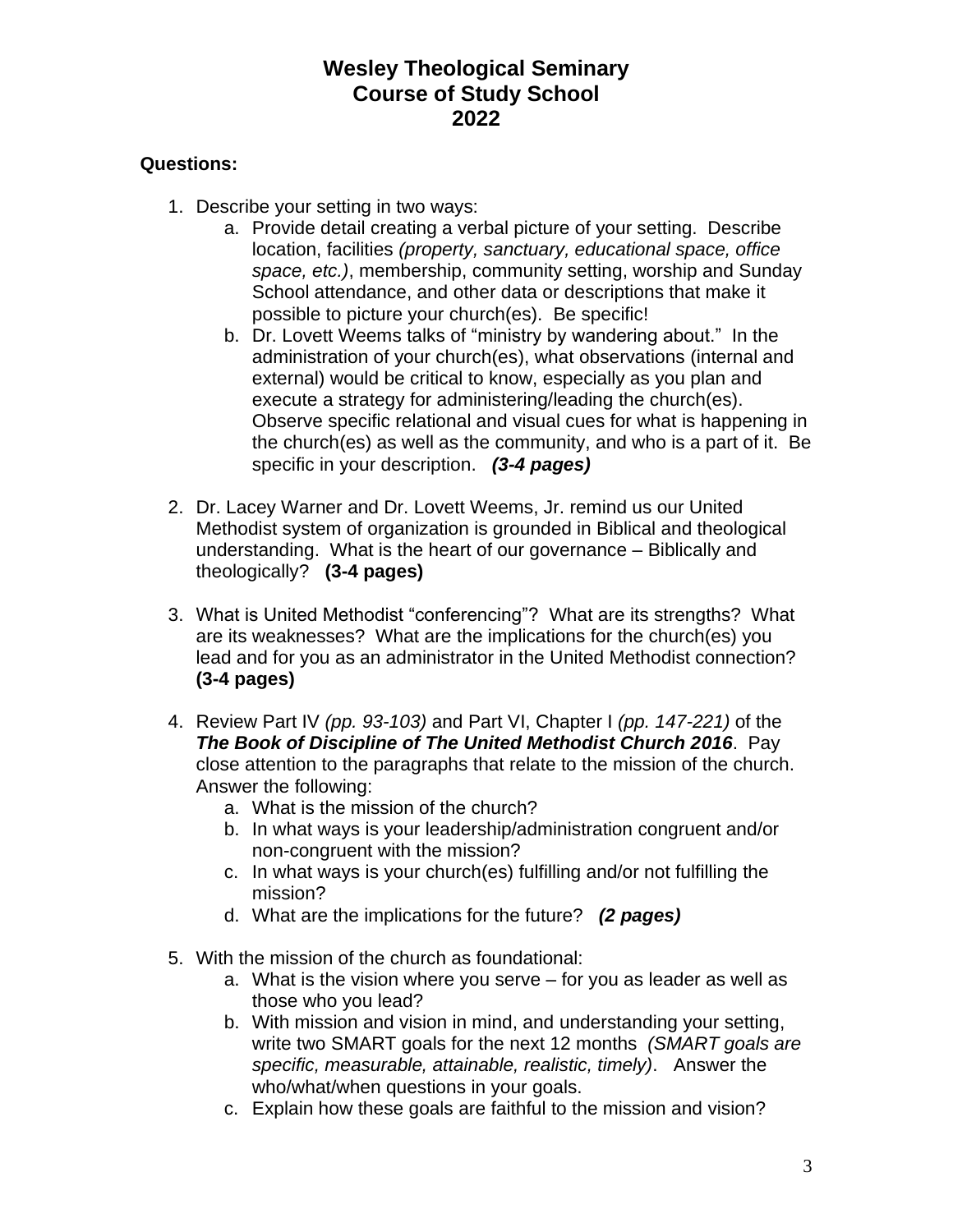- d. What resources are available to help you implement the vision? Include connectional and community resources.
- e. How will they be evaluated/measured/adjusted. Be specific! *(2-3 pages)*
- 6. Effective visioning and implementation of the vision requires engaged lay leadership.
	- a. Who are the key leaders in your church(es) and why *(be specific with names and leadership positions they hold)?*
	- b. Who else has power because of relational positions rather than official leadership positions *(i.e. – Who is the matriarch, patriarch? To whom do people listen? Who are sought out for their opinion?)?*
	- c. Who are the stakeholders?
	- d. Who else might be recruited to be a part of a leadership team who is not presently in such a position?
	- e. How will you gather, train, and nurture this team? *(2-3 pages)*
- 7. Property issues often cause problems. Review Part VI, Chapter 6 *(pp. 733–776)* of *The Book of Discipline of The United Methodist Church 2016*.
	- a. What did you learn about the responsibility of the trustees and/or the requirements for property administration that you did not previously know?
	- b. Are your trustees functioning according to the guidelines and direction of the *Discipline?*
	- c. What are the differences? Be specific!
	- d. As administrator, how will you lead the church into compliance? Be specific! *(2-3 pages)*
- 8. Dr. Robert Dale reminds us that as administrator of a local church, the congregation looks to you for leadership when it comes to finances. What is your understanding of Biblical stewardship, and your theology of finance? *(2 pages)*
- 9. Conflict is inevitable in the local church.
	- a. Reflect on your personal "history with conflict."
	- b. How have you coped with/responded to conflict in the past?
	- c. What is your default response *(that which you do without thinking)*?
	- d. What insights have you gain about yourself and about potential strategies for dealing with conflict in the future? *(2 pages)*

## **Grading:**

Papers – 77% Attendance and Participation – 15% Final Exercise – 8%